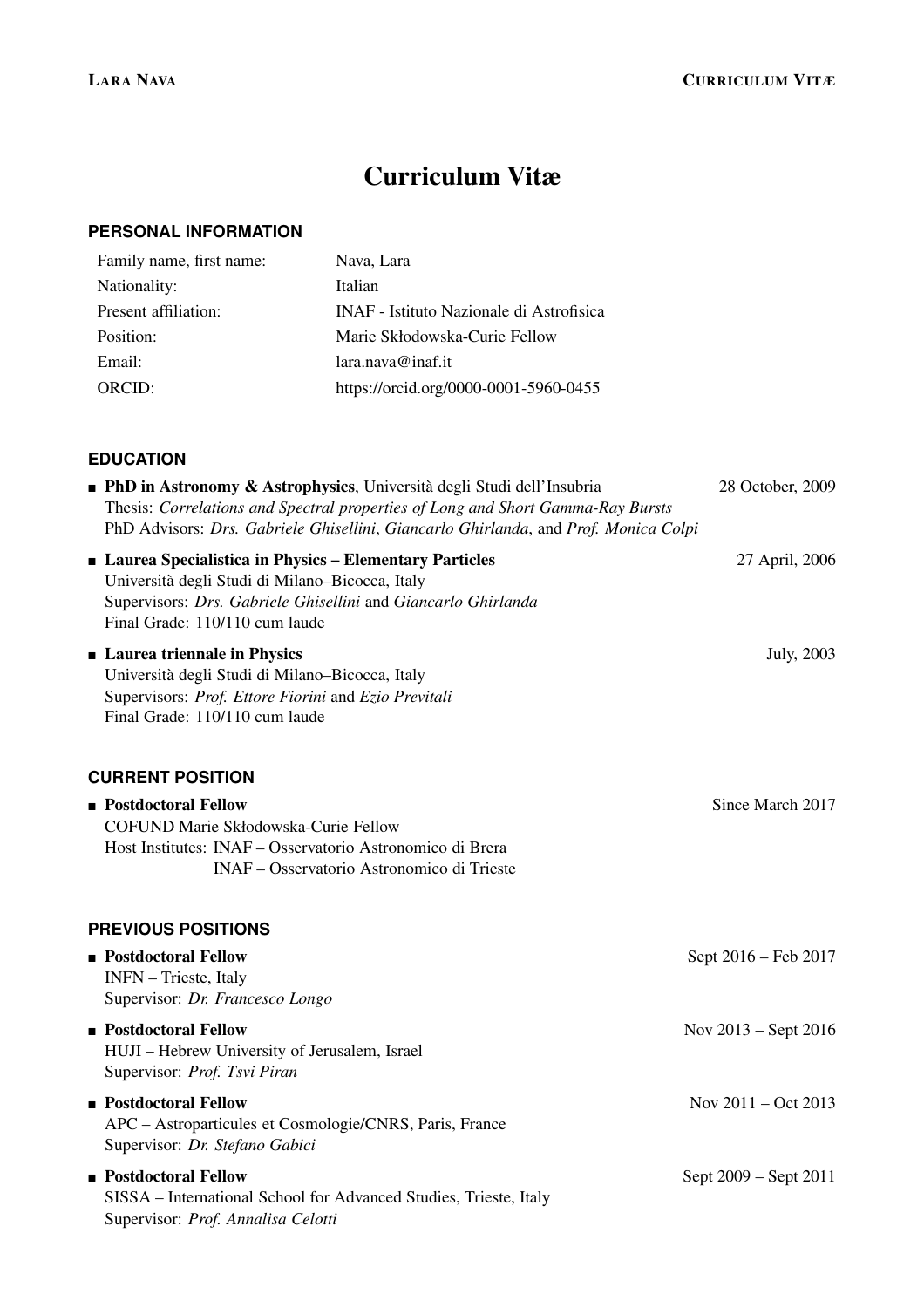# **FELLOWSHIPS, GRANTS, AWARDS AstroFIt2 - INAF COFUND Marie Skłodowska-Curie Actions Since March 2017** Since March 2017 Score: 93.36. Host Institution: INAF - OAB and OATs, Italy Supervisor: *Dr. Fabrizio Tavecchio*  $\blacksquare$  Marie Curie IEF March 2014 – Feb 2016 Score: 95.1. Host Institution: The Hebrew University of Jerusalem, Israel (HUJI) Scientist in charge: *Prof. Tsvi Piran* **L'Oréal-Italy and UNESCO for Women in Science**  $2013$ Destined every year *"to the five most outstanding young women researchers"* Declined due to the concomitant offer of a postdoc position not compatible with the scholarship ■ Marie Curie EARA-EST fellowship Nov 2007 – Feb 2008 IAP – Institute d'Astrophysique de Paris/CNRS Supervisors: *Dr. Daigne and Dr. Mochkovitch* **Co-SUPERVISION OF STUDENTS** Gor Oganesyan (PhD candidate) since March 2015 *X-ray flaring activity in GRBs*, SISSA, Trieste, Italy Supervisor: *Prof. Annalisa Celotti* **Davide Miceli** (PhD candidate) since Nov 2017 *Very-high energy radiation from GRBs*, University of Udine, Udine, Italy Supervisor: *Dr. Francesco Longo* **Ludovica Crosato** (Undergrad student) since Feb 2018 *Modeling of GRB radiation detected by the LAT*, University of Trieste, Italy Supervisor: *Dr. Francesco Longo* ■ Francesco Nappo (PhD student) Oct 2013 - Oct 2016 *Modeling of afterglow radiation in GRBs*, INAF/OAB – Observatory of Brera, Italy Supervisor: *Dr. Gabriele Ghisellini* ■ Enrico Peretti (Master student) Nov 2015 - Oct 2016 *Prospects for CTA observations of GRBs*, Università di Trieste, Italy Supervisor: *Dr. Francesco Longo* Current position: PhD student at GSSI (L'Aquila, Italy) **TEACHING ACTIVITIES Lectures on Gamma-Ray Bursts** 2017 and 2018 8 hours per year, for PhD students SISSA, Trieste, Italy **Lectures on Gamma-Ray Bursts and Cosmic Rays** from 2014 to 2016 6 hours per year as part of the class on High-Energy Astrophysics for PhD students SISSA, Trieste, Italy **Example 3 Executes on Gamma-Ray Bursts and Radiative Processes** 2012 4 hours for students from the EXUL (Moscow, Russia) visiting APC (Paris) under a visiting program organized by PCCP APC/CNRS, Paris, France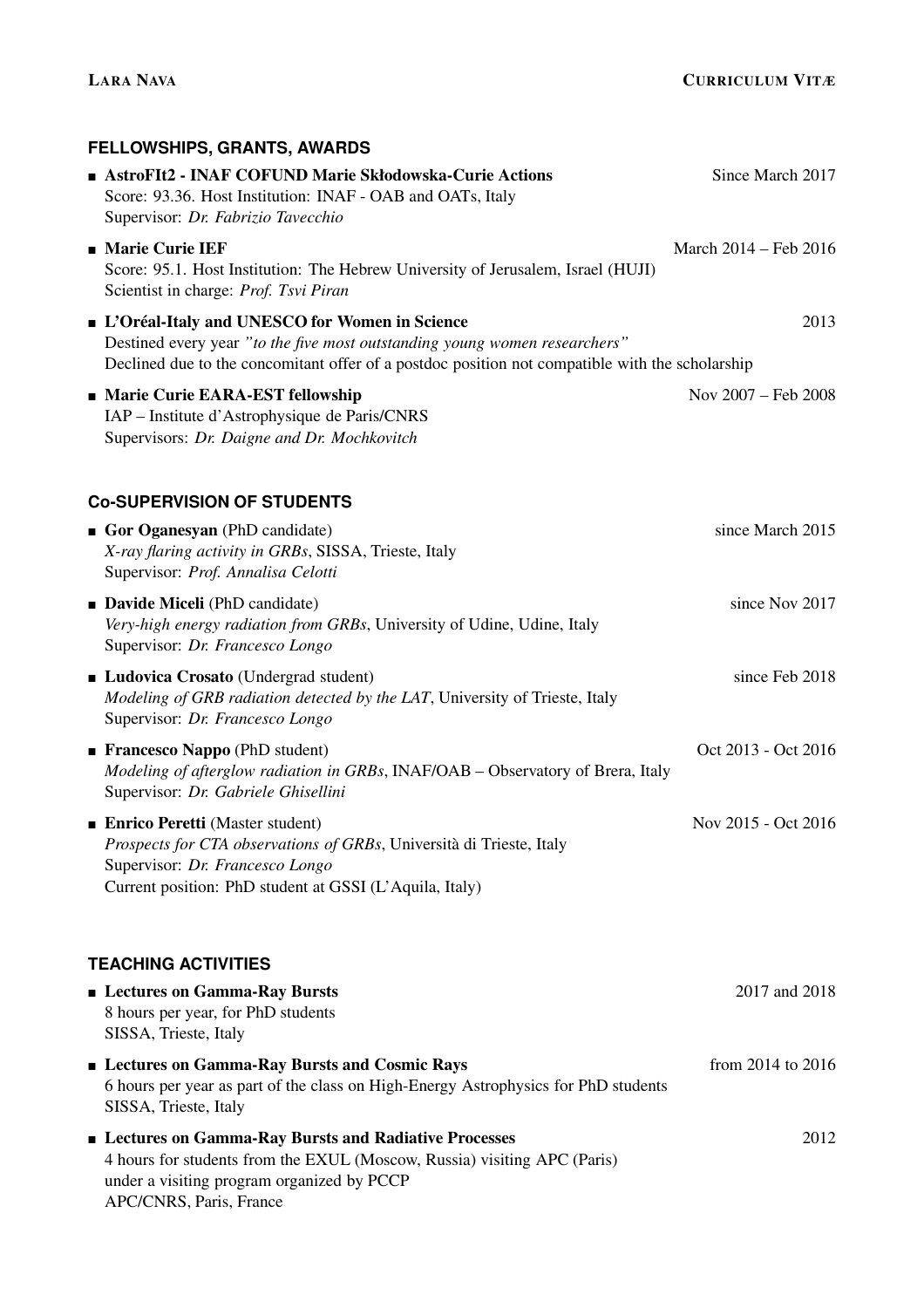#### **ACTIVITY OF PEER-REVIEWER**

About 20 papers for the following journals:

Journals: ApJ, Nature Communication, A&A, MNRAS, PASJ, La Rivista del Nuovo Cimento

#### **ACTIVITY AS EDITOR**

Guest editor for a Special Issue of the International Journal of Modern Physics D (IJMPD) Special Issue Title: *Gamma-Ray Bursts in the Multi-messenger Era*, (in progress)

#### **SELECTED CONFERENCE TALKS – since 2012**

Items starting with a solid symbol  $(\star)$  are invited talks.

| $\star$ Shocks in Gamma-Ray Bursts: from theory to observations<br>Conference "Astrophysical Shocks", AIP Potsdam, Germany, (invited talk)                                                                                    | March 2018 |
|-------------------------------------------------------------------------------------------------------------------------------------------------------------------------------------------------------------------------------|------------|
| $\star$ Gamma-Ray Burst prompt emission<br>Conference "Clues on GRB origin from chemical evolution models", Sesto Pusteria, (invited talk)                                                                                    | Jan 2018   |
| $\star$ Gamma-Ray Burst prompt emission<br>THESEUS Workshop, Naples, (invited talk)                                                                                                                                           | Oct 2017   |
| $\star$ Gamma-Ray Bursts at high and very high energies<br>Workshop "Astro@TS", Trieste, (invited talk)                                                                                                                       | Sept 2017  |
| $\star$ High-energy radiation from Gamma-Ray Bursts: origin and future prospects<br>LXI Congresso Nazionale della SAIt, Padova, (invited talk)                                                                                | Sept 2017  |
| $\star$ The nature of radiative processes in prompt and afterglow radiation of GRBs<br>Conference: "A TPC for MeV Astrophysics", Ecole Polytechnique Palaiseau, France, (invited talk)                                        | March 2017 |
| $\star$ Radiative processes in prompt GRB emission<br>Conference: "IV Congresso Nazionale GRB", Bergamo, Italy, (invited review talk)                                                                                         | Nov 2016   |
| $\angle$ Non-linear cosmic ray transport around supernova remnants<br>Conference: "TeV Particle Astrophysics", CERN, 12-16 September 2016 (solicited)                                                                         | Sept 2016  |
| $\dot{\mathcal{R}}$ Non-linear Cosmic Ray propagation close to the acceleration site<br>Conference: "ICRC: 34 <sup>th</sup> International Cosmic Ray Conf., 2015", The Hague, The Netherlands                                 | Aug 2015   |
| $\star$ Linear and Circular polarisation in GRB's afterglows<br>Conference: "Swift: 10 Years of Discovery", Rome, Italy                                                                                                       | Dec 2014   |
| $\star$ Anisotropic diffusion of cosmic rays escaping supernova remnants (invited)<br>Conference: "Cosmic Rays from MeV to TeV energies", Paris, France                                                                       | Nov 2014   |
| $\star$ Cosmic Ray propagation close to their acceleration site (invited)<br>Conference: "CRs & their interstellar medium environment, CRISM-2014", Montpellier, France                                                       | June 2014  |
| $\angle$ Clustering of LAT light curves: a clue to the origin of the high-energy emission in GRBs<br>Conference: "Gamma-Ray Bursts in the Multi-messenger Era", Paris, France                                                 | June 2014  |
| $\dot{\varphi}$ A hint to the origin of the extended emission in LAT GRBs: the relation between LAT<br>luminosity and prompt energetics<br>Conference: "Explosive Transients: Lighthouses of the Universe", Santorini, Greece | Sept 2013  |
| $\angle$ Clustering of LAT light curves: a clue to the origin of high–energy emission in GRBs<br>Conference: "Huntsville Gamma Ray Burst Symposium", Nashville, USA                                                           | April 2013 |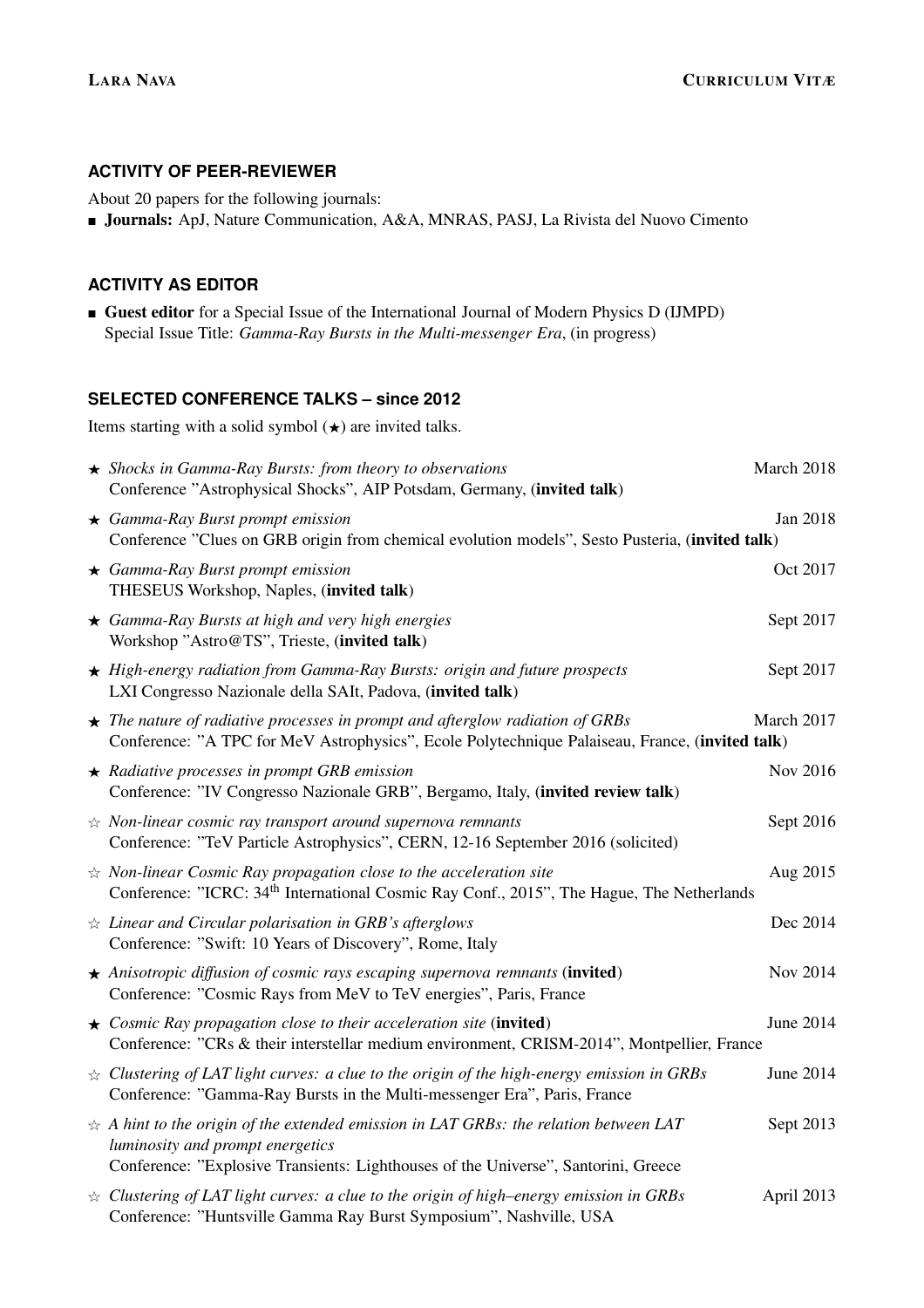| $\star$ Testing the external shock origin scenario for GeV emission in GRBs (invited)                                                                  | Sept 2012  |
|--------------------------------------------------------------------------------------------------------------------------------------------------------|------------|
| Conference: "III Congresso Nazionale GRB 2012", Napoli, Italy                                                                                          |            |
| $\star$ Bulk Lorentz factors and comoving properties of GRBs (invited)<br>Conference: "GRBs: Probing the Science, Progenitors and Environment", Moscow | June 2012  |
| $\star$ On the origin of the high–energy emission in GRBs (invited)<br>Conference: "AGILE 9th Science Workshop", ASDC - ESRIN, Rome                    | April 2012 |

# Publication list

The complete list of published articles can be found in the SAO/NASA Astrophysics Data System (ADS, http://adsabs.harvard.edu/abstract service.html) and includes 57 peer-reviewed articles: 3 refereed conference proceedings and 54 papers published in specialized journals (MNRAS, A&A, ApJ, Science, Nature, IJMPD). According to the ADS archive, the total number of citations is 2458 (as of March 2018), with an H-index = 29. The complete list is reported here below, followed by a list of published catalogues.

#### Refeered articles

- 1. Nava L., *High Energy emission from Gamma-Ray Bursts*, 2018, review article to be published in IJMPD, in press
- 2. Ghirlanda G., Nappo F., Ghisellini G., Melandri A., Marcarini G., Nava L., Salafia O. S., Campana S., Salvaterra R., *Bulk Lorentz factors of gamma-ray bursts*, 2018, A&A, 609, A112
- 3. Pian E., D'Avanzo P., Benetti S., et al., *Spectroscopic identification of r-process nucleosynthesis in a double neutron-star merger*, 2017, Nature, 551, 67
- 4. Ravasio M. E., Oganesyan G., Ghirlanda G., Nava L., Ghisellini G., Pescalli A., Celotti A., *Consistency with synchrotron emission in the bright GRB 160625B observed by Fermi*, 2017, A&A in press, eprint arXiv:1711.03106
- 5. Abbott B. P., Abbott R., Abbott T. D., et al., *Multi-messenger Observations of a Binary Neutron Star Merger*, 2017, ApJL, 848, L12
- 6. Oganesyan G., Nava L., Ghirlanda G., Celotti A., *Detection of Low-energy Breaks in Gamma-Ray Burst Prompt Emission Spectra*, 2017, ApJ, 846, 137
- 7. Nava L., Benyamin D., Piran T., Shaviv N.-J., 2017, *Reconciling the diffuse Galactic* γ*-ray and the cosmic ray spectra*, MNRAS, 466, 3674
- 8. Nava L., Desiante R., Longo F., Celotti A., Omodei N., Vianello G., Bissaldi E., Piran T., 2017, *Constraints on the bulk Lorentz factor of gamma-ray burst jets from Fermi /LAT upper limits*, MNRAS, 465, 811
- 9. Nappo F., Pescalli A., Oganesyan G., Ghirlanda G., Giroletti M., Melandri A., Campana S., Ghisellini G., Salafia, O.S., D'Avanzo P., Bernardini M. G., Covino S., Carretti E., Celotti A., D'Elia V., Nava L., et al., 2017, A&A, 598A, 23
- 10. Nava L., Gabici S., Marcowith A., Morlino G., Ptuskin V. S., 2016, *Non-linear diffusion of cosmic rays escaping from supernova remnants - I. The effect of neutrals*, MNRAS, 461, 3552
- 11. Beniamini P., Nava L., Piran T., 2016, *A revised analysis of gamma-ray bursts' prompt efficiencies*, MN-RAS, 461, 51
- 12. Nava L., Nakar E., Piran T., *Linear and circular polarization in ultra-relativistic synchrotron sources implications to GRB afterglows*, MNRAS, 455 (2016) 1594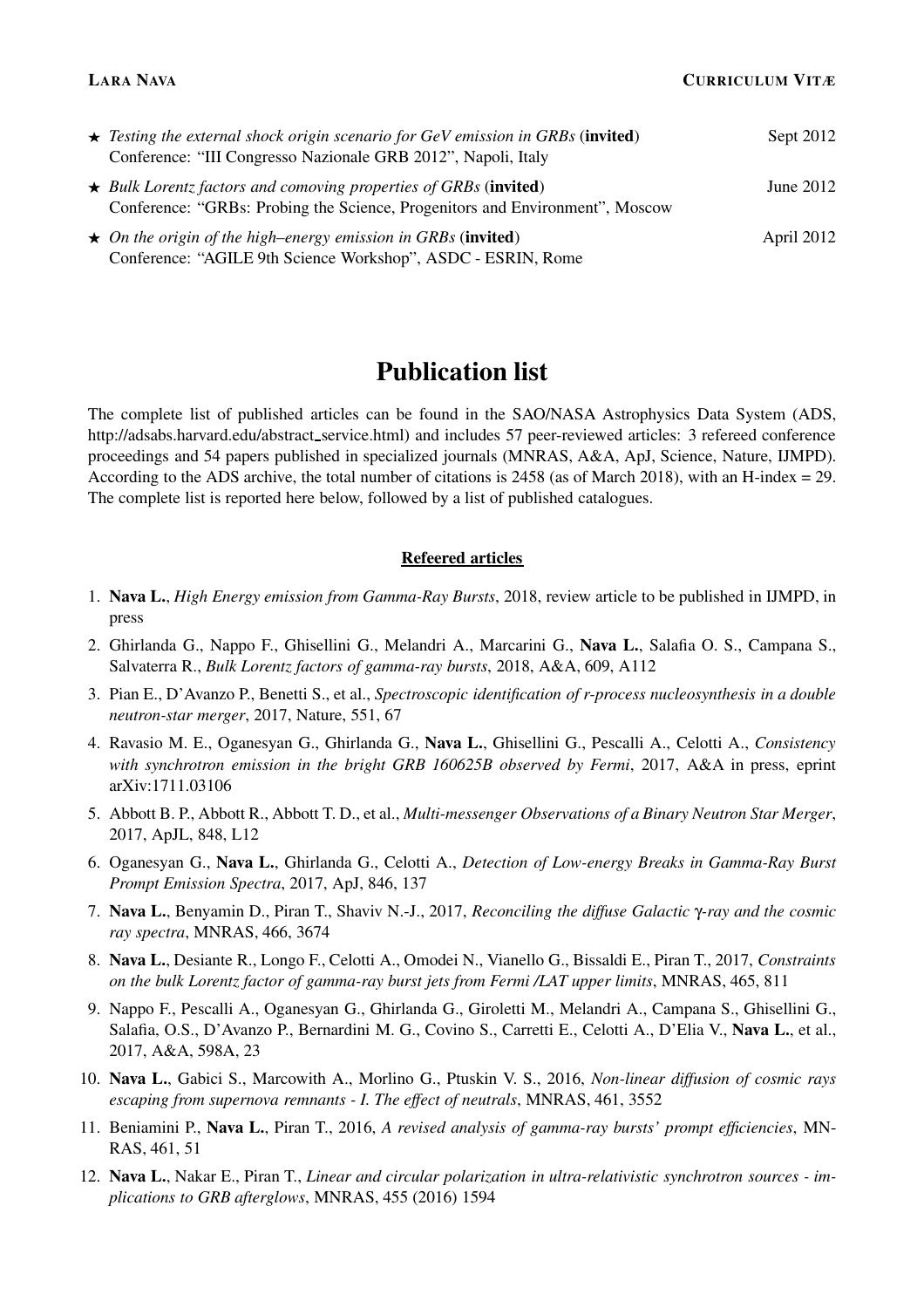- 13. Beniamini P., Nava L., Barniol Duran R., Piran T., *Energies of GRB blast waves and prompt efficiencies as implied by modelling of X-ray and GeV afterglows*, MNRAS, 454 (2015) 1073
- 14. Mochkovitch R. & Nava L., *The Epeak-Eiso relation and the internal shock model*, A&A, 577 (2015) 31
- 15. Melandri A., Bernardini M.G., D'Avanzo P., Sanchez-Ramirez R., Nappo F., Nava L. et al., *The highredshift gamma-ray burst GRB 140515A. A comprehensive X-ray and optical study*, A&A, 581 (2015) 86
- 16. Ghirlanda G., Salvaterra R., Ghisellini G., Mereghetti S., Tagliaferri G., Campana S., Osborne J.P., O'Brien P., Tanvir N., Willingale D., Amati L., Basa S., Bernardini M.G., Burlon D., Covino S., D'Avanzo P., Frontera F., Gotz D., Melandri A., Nava L., Piro L., Vergani S.D., *Accessing the population of high-redshift Gamma Ray Bursts*, MNRAS, 448 (2015) 2514
- 17. Bernardini M. G., Ghirlanda G., Campana S., Covino S., Salvaterra R., Atteia J.-L., Burlon D., Calderone G., D'Avanzo P., D'Elia V., Ghisellini G., Heussaff V., Lazzati D., Melandri A., Nava L., Vergani S. D., Tagliaferri G, *Comparing the spectral lag of short and long gamma-ray bursts and its relation with the luminosity*, MNRAS, 446 (2015) 1129
- 18. Nava L., Vianello G., Omodei N., et al., *Clustering of LAT light curves: a clue to the origin of high-energy emission in gamma-ray bursts*, MNRAS, 443 (2014) 3578
- 19. Nappo F., Ghisellini G., Ghirlanda G., Melandri A., Nava L., Burlon D., *Afterglows from precursors in gamma-ray bursts. Application to the optical afterglow of GRB 091024*, MNRAS, 445 (2014) 1625
- 20. Maselli A., Melandri A., Nava L., et al., *GRB 130427A: a Nearby Ordinary Monster*, Science, 343 (2014) 48
- 21. D'Avanzo P., Salvaterra R., Bernardini M. G., Nava L., et al., *A complete sample of bright Swift short gamma-ray bursts*, MNRAS, 442 (2014) 2342
- 22. Ghirlanda G., Burlon D., Ghisellini G., Salvaterra R., Bernardini M. G., Campana S., Covino S., D'Avanzo P., D'Elia V., Melandri A., Murphy T., Nava L., Vergani S. D., Tagliaferri G., *GRB Orphan Afterglows in Present and Future Radio Transient Surveys*, PASA, 31 (2014) 22
- 23. Melandri A., Covino S., Rogantini D., et al., *Optical and X-ray rest-frame light curves of the BAT6 sample*, A&A, 565 (2014) 72
- 24. Nava L., Sironi L., Ghisellini G., Celotti A., Ghirlanda G., *Afterglow emission in gamma-ray bursts–I. Pair-enriched ambient medium and radiative blast–waves*, MNRAS, 433 (2013) 2107
- 25. Nava L., Gabici S., *Anisotropic cosmic ray diffusion and gamma–ray production close to supernova remnants, with an application to W28*, MNRAS, 429 (2013) 1643
- 26. Ghirlanda G., Salvaterra R., Burlon D., et al., *Radio afterglows of a complete sample of bright Swift GRBs: predictions from present days to the SKA era*, MNRAS, 435 (2013) 2543
- 27. Ghirlanda G., Ghisellini G., Salvaterra R., Nava L., et al., *The faster the narrower: characteristic bulk velocities and jet opening angles of GRBs*, MNRAS, 428 (2013) 1643
- 28. Covino S., Melandri A., Salvaterra R., Campana S., Vergani S. D., Bernardini M.G., D'Avanzo P., D'Elia V., Fugazza D., Ghirlanda G., Ghisellini G., Gomboc A., Jin Z.P., Kruhler T., Malesani D., Nava L., Sbarufatti B., Tagliaferri G., *Dust extinctions for an unbiased sample of gamma-ray burst afterglows*, MNRAS, 432 (2013) 1231
- 29. Nava L., Salvaterra R., Ghirlanda G., et al., *A complete sample of bright Swift Long Gamma Ray Bursts: testing the spectral–energy correlations*, MNRAS, 421 (2012) 1256
- 30. Longo F., Moretti E., Nava L., et al., 2012, *Upper Limits on the high energy emission from Gamma-Ray Bursts observed by AGILE-GRID*, A&A, 547 (2012) 95
- 31. Ghirlanda G., Nava L., Ghisellini G., Celotti A., Burlon D., Covino S., Melandri A., *Gamma–ray bursts in the comoving frame*, MNRAS, 420 (2012) 483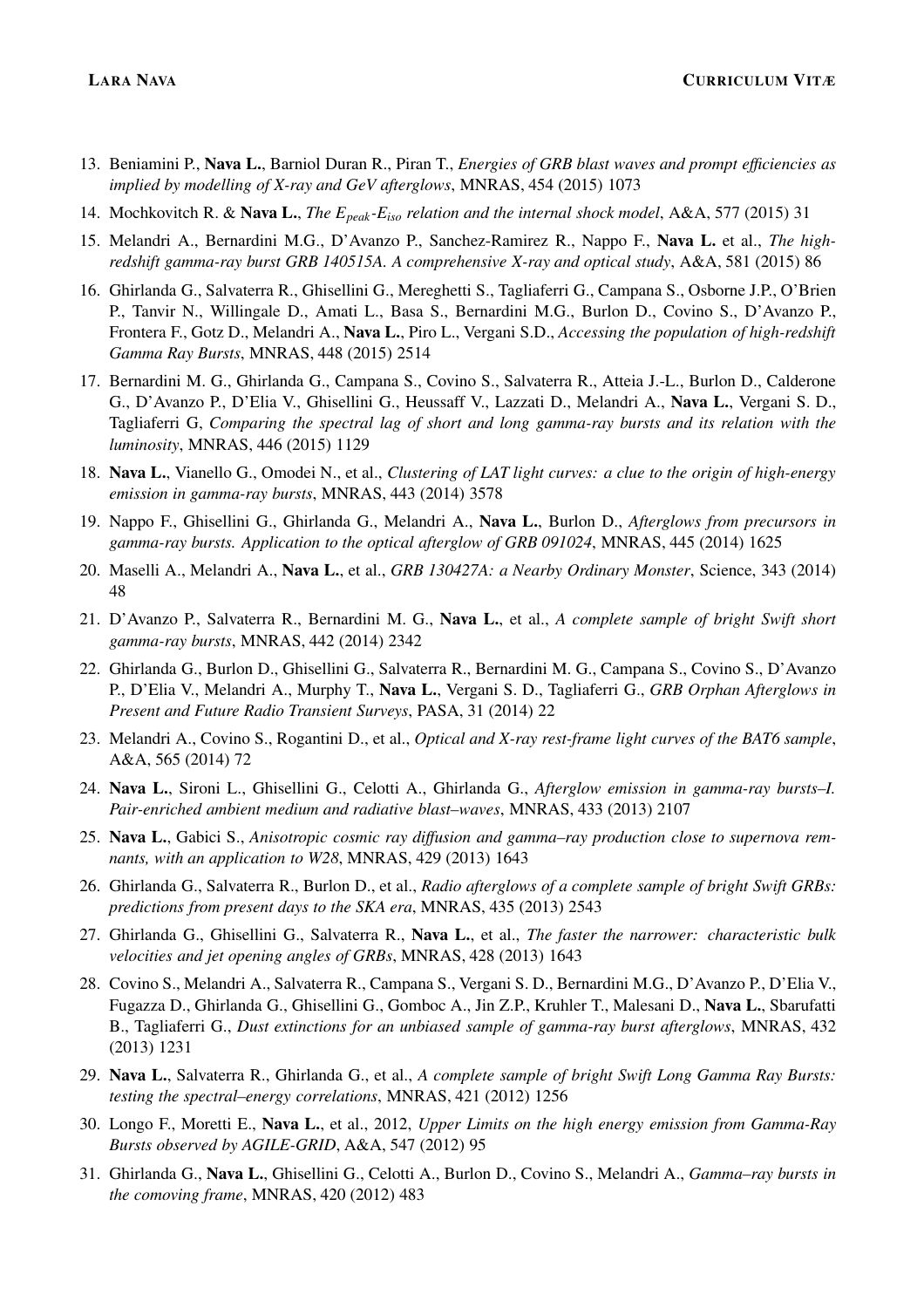- 32. Ghirlanda G., Ghisellini G., Nava L., Salvaterra R., et al., *The impact of selection biases on the Epeak* −*Liso correlation of gamma–ray bursts*, MNRAS, 422 (2012) 2553
- 33. Salvaterra R., Campana S., Vergani S. D., Covino S., D'Avanzo P., Fugazza D., Ghirlanda G., Ghisellini G., Melandri A., Nava L., et al., *A complete sample of bright Swift Long GRBs: Sample presentation, Luminosity Function and evolution*, ApJ, 749 (2012) 68
- 34. Melandri A., Sbarufatti B., D'Avanzo P., Salvaterra R., Campana S., Covino S., Vergani S.D., Nava L., et al., *The dark bursts population in a complete sample of bright Swift long GRBs*, MNRAS, 421 (2012) 1265
- 35. D'Avanzo P., Salvaterra R., Sbarufatti, Nava L., et al., *A complete sample of bright Swift GRBs: X-ray afterglow luminosity and its correlation with the prompt emission*, MNRAS, 425 (2012) 506
- 36. Nava L., Ghirlanda G., Ghisellini G., Celotti A., *Fermi/GBM and BATSE Gamma–Ray Bursts: comparison of the spectral properties*, MNRAS, 415 (2011) 3153
- 37. Nava L., Ghirlanda G., Ghisellini G., Celotti A., *Spectral properties of 438 GRBs detected by Fermi/GBM*, A&A, 530 (2011) 21
- 38. Ghirlanda G., Ghisellini G., Nava L., *Short and Long GRBs: same emission mechanism?*, MNRAS, 418 (2011) 109
- 39. Ghirlanda G., Ghisellini G., Nava L., Burlon D., *Spectral evolution of Fermi/GBM short Gamma–Ray Bursts*, MNRAS, 410 (2011) 47
- 40. Ghirlanda G., Nava L., Ghisellini G., *Spectral–Luminosity relation within individual Fermi GRBs*, A&A, 511 (2010) 43
- 41. Ghisellini G., Ghirlanda G., Nava L., Celotti A., *GeV emission from Gamma Ray Bursts: a radiative fireball?*, MNRAS, 403 (2010) 926
- 42. Ghirlanda G., Ghisellini G., Nava L., *The onset of the GeV afterglow of GRB 090510*, A&A, 510 (2010) 7
- 43. Ghirlanda G., Nava L., Ghisellini G., Celotti A., Firmani C., *Short versus long gamma–ray bursts: spectra, energetics, and luminosities*, A&A, 496 (2009) 585
- 44. Firmani C., Cabrera J.I., Avila-Reese V., Ghisellini G., Ghirlanda G., Nava L., Bosnjak Z., *Time-resolved spectral correlations of long-duration GRBs*, MNRAS, 393 (2009) 1209
- 45. Nava L., Ghirlanda G., Ghisellini G., Firmani C., *Peak energy of the prompt emission of long gamma-ray bursts versus their fluence and peak flux*, MNRAS, 391 (2008) 639
- 46. Ghirlanda G., Nava L., Ghisellini G., Firmani C., Cabrera J.I., 2008, *The Epeak* −*Eiso plane of long gamma– ray bursts and selection effects*, MNRAS, 387 (2008) 319
- 47. Burlon D., Ghirlanda G., Ghisellini G., Lazzati D., Nava L., Nardini M., Celotti A., *Precursors in Swift Gamma Ray Bursts with Redshift*, ApJ, 685 (2008) 19
- 48. Nava L., Ghisellini G., Ghirlanda G., Cabrera J.I., Firmani C., Avila-Reese V., *The role of afterglow break– times as GRB jet angle indicators*, MNRAS, 377 (2007) 1464
- 49. Ghisellini G., Celotti A., Ghirlanda G., Firmani C., Nava L., *Re–born fireballs in Gamma-Ray Bursts*, MNRAS, 382 (2007) 72
- 50. Cabrera J.I., Firmani C., Avila-Reese V., Ghirlanda G., Ghisellini G., Nava L., *Spectral analysis of Swift long GRBs with known redshift*, MNRAS, 382 (2007) 342
- 51. Ghirlanda G., Nava L., Ghisellini G., Firmani C., *Confirming the gamma–ray burst spectral-energy correlations in the era of multiple time breaks*, A&A, 466 (2007) 127
- 52. Ghisellini G., Ghirlanda G., Nava L., Firmani C., 2007, *"Late prompt" emission in Gamma Ray Bursts?*, ApJ, 658 (2007) 75
- 53. Nava L., Ghisellini G., Ghirlanda G., Tavecchio F., Firmani C., *On the interpretation of spectral-energy correlations in long Gamma–Ray Bursts*, A&A, 450 (2006) 471
- 54. Ghirlanda G., Ghisellini G., Firmani C., Nava L., Tavecchio F., Lazzati D., *Cosmological constraints with GRB: homogeneous medium vs wind density profile*, A&A, 452 (2006) 839